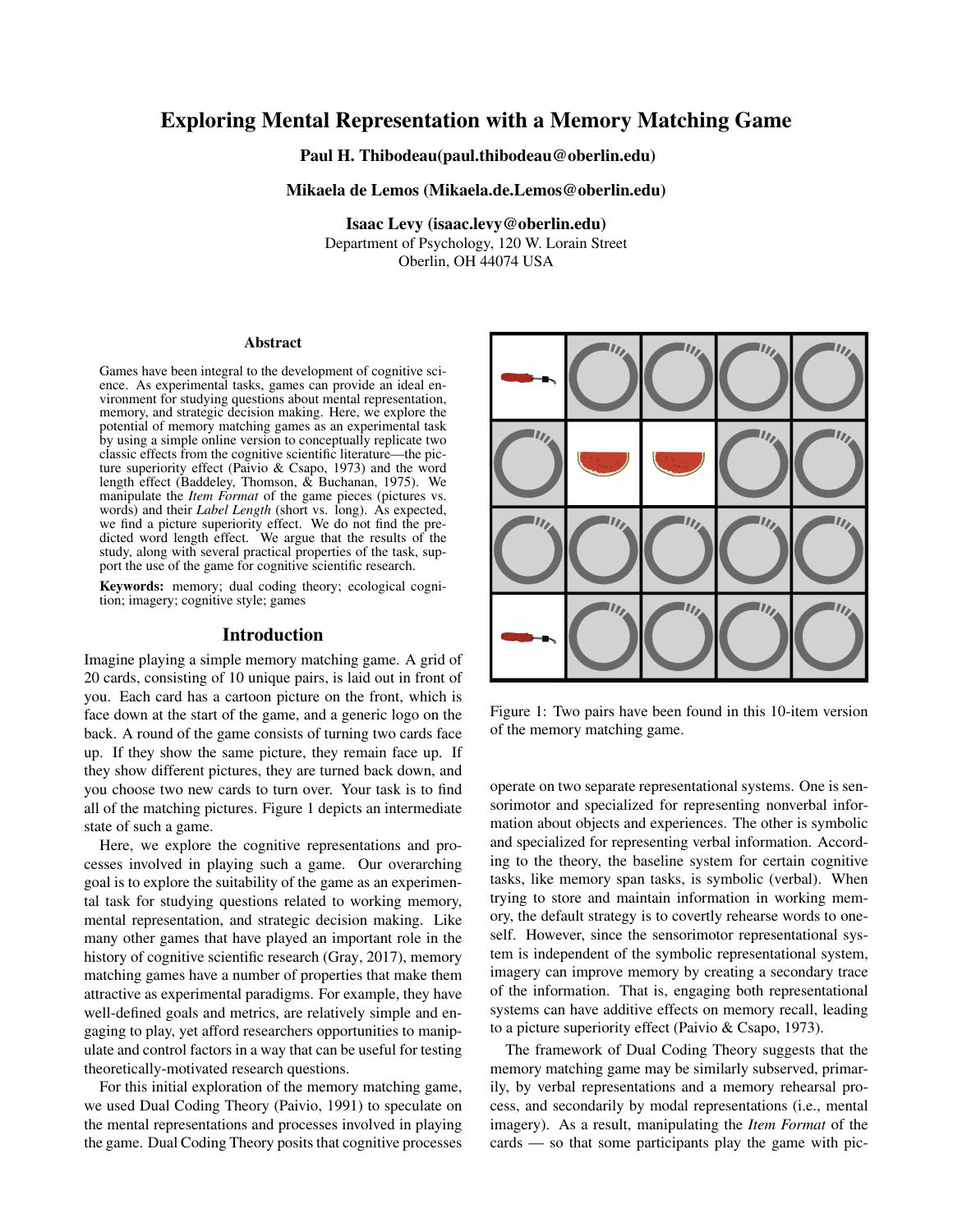tures, while others play with words — should reveal a picture superiority effect. That is, participants should win the game faster (in fewer moves) when they playing with pictures than with words. This is one hypothesis that we test in the current experiment.

In addition, according to Dual Coding Theory, the label length of the items should also affect performance. Participants should be able to rehearse short labels (e.g., bagel, comb) faster, and therefore more accurately, then long labels (e.g., broccoli, calculator). As a result, manipulating the *Label Length* of the items should yield a word length effect (Baddeley et al., 1975), in which participants are faster to win the game when playing with items that have short labels, rather than long. Such a finding would support the view that people encode the information from the cards in a symbolic (verbal) format and use this mental representation to play the game, regardless of whether the the items on the cards are presented as pictures or words (Paivio, 1991).

Finally, in order to better understand how to use the game for research purposes, we also manipulated the *Number of Items* (cards) in the game, and we measured a variety of individual difference variables like cognitive style, age, and gender identity. The hypotheses and analytic plan for the study were pre-registered on the Open Science Framework.<sup>1</sup>

#### Methods

## **Participants**

A total of 416 people participated in the study. Of these, 393 were recruited from Prolific (Palan & Schitter, 2018) and 23 were students. Data were not analyzed from seven participants who submitted incorrect completion codes on Prolific. The average age of participants was  $29.2$  (*SD* = 10.6). Roughly half (47%) were male and half were female (49%); the remainder of the sample (4%) either identified as nonbinary or did not answer this question. Most participants (63%) identified as native English speakers.

We used prior work on the picture superiority effect (Hockley, 2008) and the word length effect (Avons, Wright, & Pammer, 1994) to estimate effect sizes for our manipulations of *Item Format* and *Label Length* (we used *f* = .25 for the picture superiority effect and  $f = .5$  for the word length effect). Using G\*Power (Faul, Erdfelder, Buchner, & Lang, 2009), we estimated that 200 to 300 participants would be necessary for a suitably powered study  $(1 - \beta = .8)$ .

Our initial plan was to collect data from 200 participants on Prolific and from as many as students as we could during the fall semester. However, we made a mistake in our first wave of data collection on Prolific by forgetting to set a geographic restriction on participation. As a result, we collected a second sample of 200 participants on Prolific who lived in the United States (before analyzing the results of the first sample). Our dataset, therefore, includes two waves of data collected on Prolific—one that is international  $(n = 194)$  and one that is



Figure 2: Examples of items used for the memory matching game. The three on the top row have long labels, while the three on the bottom row have short labels. Note that participants either saw images or labels (never both).

restricted to participants living in the US  $(n = 199)$ —along with a sample of college students  $(n = 23)$ . We present the results of analyses conducted on the full sample, though we test for and report differences by group.

# **Materials**

The words and images used for the game cards were selected from a stimulus set of clipart images of everyday objects, which were normed along several important dimensions (Saryazdi, Bannon, Rodrigues, Klammer, & Chambers, 2018) (see Figure 2 for examples). We identified 18 items with long names and 18 items with short names from the full set of 225 objects. We were careful to choose items that were similarly familiar, complex, and frequent, and that elicited consistent labels (see Table 1). Independent-samples t-tests revealed no differences by *Label Length* condition along any of the dimensions presented in Table 1. The objects came from a variety of common categories (e.g., office supplies, food, tools).

Participants were asked three questions about their experience playing the game. With regard to the game, participants were asked (a) "Have you played this kind of memory matching game before?" (Yes or No); (b) "How challenging was the memory game for you?" (5-point scale from Very Easy to Very Challenging); and (c) a free response question about why the game was challenging and what matching strategies they used.

Two measures of cognitive style were administered. One was the Object-Spatial Imagery and Verbal Questionnaire

 $\frac{1}{1}$ https :// osf .io / jnqx9 / ?view \_only = 0084840e673841ccaaa42acaa9bec5e0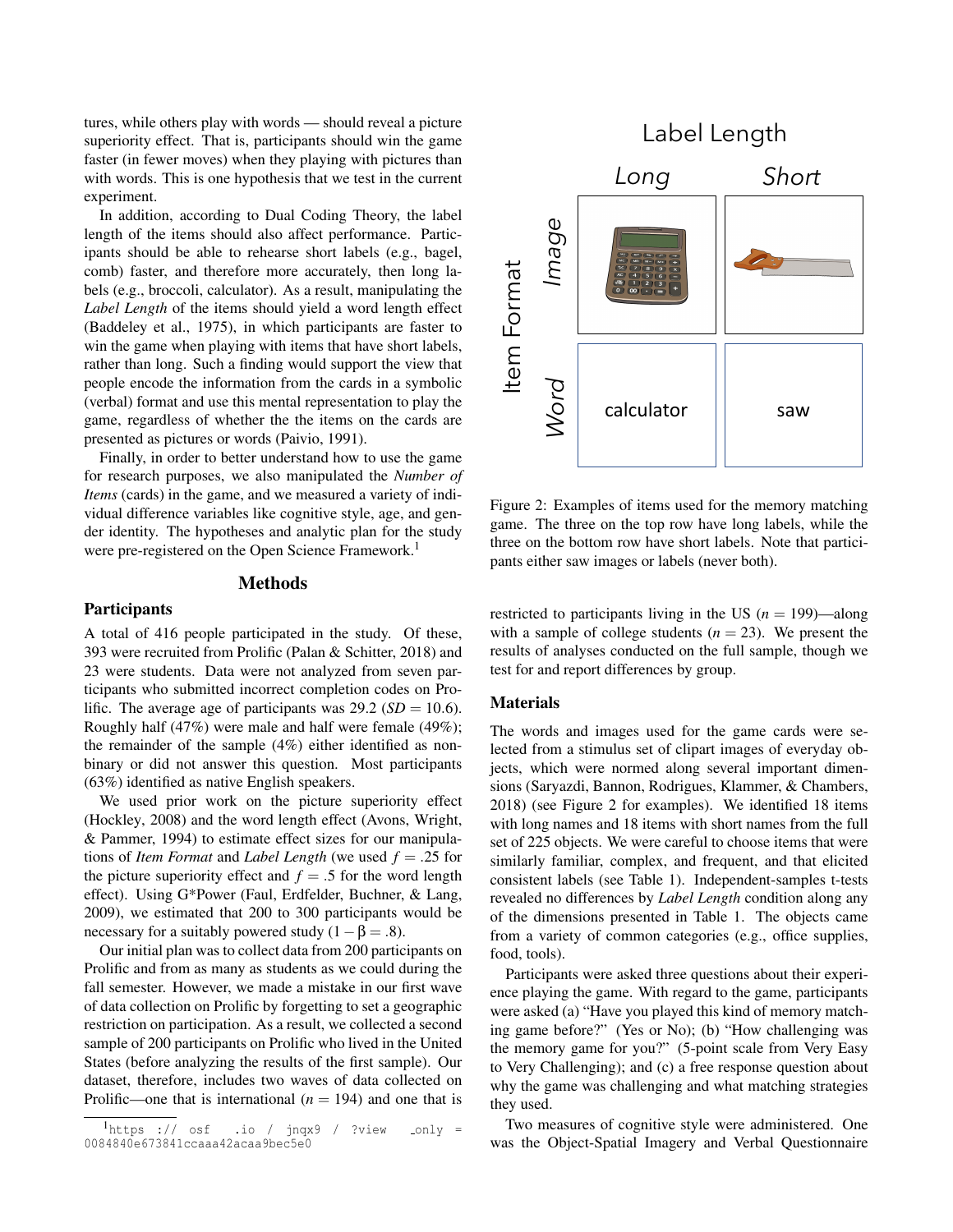Table 1: The mean (and *SD*) of values for the stimulus items by *Label Length* condition along several target dimensions. The images were created and normed by (Saryazdi et al., 2018).

|                     | Short        | Long         |
|---------------------|--------------|--------------|
| Name agreement      | 96.4 (4.07)  | 96.7(3.98)   |
| Pict-name agreement | 4.70(0.12)   | 4.74(0.15)   |
| Familiarity         | 3.61(0.66)   | 3.44(0.70)   |
| Complexity          | 3.22(0.49)   | 3.35(0.46)   |
| Image agreement     | 4.15(0.50)   | 4.14(0.53)   |
| <b>SUBLexUS</b>     | 11.9 (14.04) | 11.0 (17.32) |
| WordNet             | 2.28(3.03)   | 3.00(5.67)   |
| AoA                 | 5.83(1.29)   | 5.54(1.45)   |

(OSIVQ; 10 items) (Blazhenkova & Kozhevnikov, 2009). The OSVIQ measures individual differences in *object imagery*, *spatial imagery*, and *verbal* cognitive styles. Of note, about 10% of participants did not fully complete this measure or the following measure of cognitive style, and, as a result, data from these participants are not included in the analyses of the variables. The internal consistency of the OSVIQ dimensions was acceptable, though somewhat low for the *verbal* dimension (Cronbach's α was .75, .77, and .63 for the *object*, *spatial*, and *verbal* components, respectively). There was a moderate negative correlation between the *object* and *spatial* components,  $r(375) = -.205, p < .001$ . There was no correlation between the *object* and *verbal* components,  $r(373) = .021$ ,  $p = .679$ . There was a moderate positive correlation between the *spatial* and *verbal* components,  $r(368) = .249, p < .001.$ 

The second measure of cognitive style that we included was the Thinking and Working Style Questionnaire (TWSQ; 10 items). The TWSQ is a uni-dimensional measure of how systematically (versus intuitively) people approach their work and creative endeavors (Sagiv, Arieli, Goldenberg, & Goldschmidt, 2010). This measure also had an acceptable level of internal consistency ( $\alpha = .72$ ). It was somewhat correlated with the *spatial* dimension of the OSVIQ,  $r(373)$  = .130,  $p = .014$ . It was not correlated with the *object*,  $r(376) =$ −.013, *p* = .808, or *verbal* dimensions, *r*(369) = −.08, *p* = .124.

Finally, participants were asked about their age, gender identity, education level, English language fluency, and country of residence.

### Procedure

The study was conducted online. It consisted of a survey that was implemented in Qualtrics and a memory matching game implemented in Java. After completing the informed consent, participants were randomly assigned to one of the twenty versions of the game, which they played three times. Participants played the same version of the game with the same set of cards each time.

Three aspects of the game were manipulated across participants. First, the items on the game cards were either presented as words or pictures (*Item Format*). Second, the label corresponding to items was either long or short (*Label Length*). Third, the *Number of Items* included in the game varied with five possible values: 8, 10, 12, 15, or 18 (for grid sizes of 16, 20, 24, 30, or 36 cards, respectively).

At the beginning of each game, participants saw a grid of cards arranged on the screen face down. On the face of each card was an item (either a word or image). Each item appeared on two of the cards in the grid. On the back of each card was a generic pattern, which was identical for all of the cards. The cards were shuffled and randomly distributed in the grid at the beginning of each game. On each trial of the game, participants chose two cards to turn over. If the pair showed matching words or images, the two cards remained face up. Otherwise, they were flipped back over. Participants continued playing until every pair was matched and all the cards were face up. We measured the number of moves it took for participants to complete the game and the amount of time it took to for participants to make each move. Our primary dependent measure of interest was the number of moves it took to win the game. We also test for an effect of the manipulation on the amount of time it takes to play the game.

Once participants finished playing the three games, they were asked questions about their experience playing the game and about themselves.

Of note, the study was set up so that participants could only complete it on a computer. If Qualtrics detected that a participant was using a tablet or smartphone, they were asked to use a computer instead and the session was terminated. Nevertheless, to check this design feature, participants were asked if they used "a computer or tablet or smartphone to play the game?" They were also asked, "If you were using a computer, did you use a mouse or trackpad to move the cursor on your screen?"

#### **Results**

#### General Properties of the Game

We first investigated some general properties of the game. We found a significant effect of *Number of Items* on the number of moves per item that it took to win the game,  $\chi^2(1) = 529.6, p < .001$ . With a smaller *Number of Items*, participants took fewer moves per item to win the game (see Table 2 and Figure 3). For example, participants completed the easiest version of the game (8 items) in 35 moves total, which was 4.4 moves per item; they completed the hardest version of the game (18 items) in 116 moves total, which was 6.4 moves per item.

We also found a significant effect of *Number of Items* on the time that participants took per move,  $\chi^2(1) = 6.7, p =$ .009. With a smaller *Number of Items*, participants took less time move (see Table 2 and Figure 3). On average, participants in the easiest version (8 items) took about 45 seconds to complete the game, which was 1.3 seconds per move; they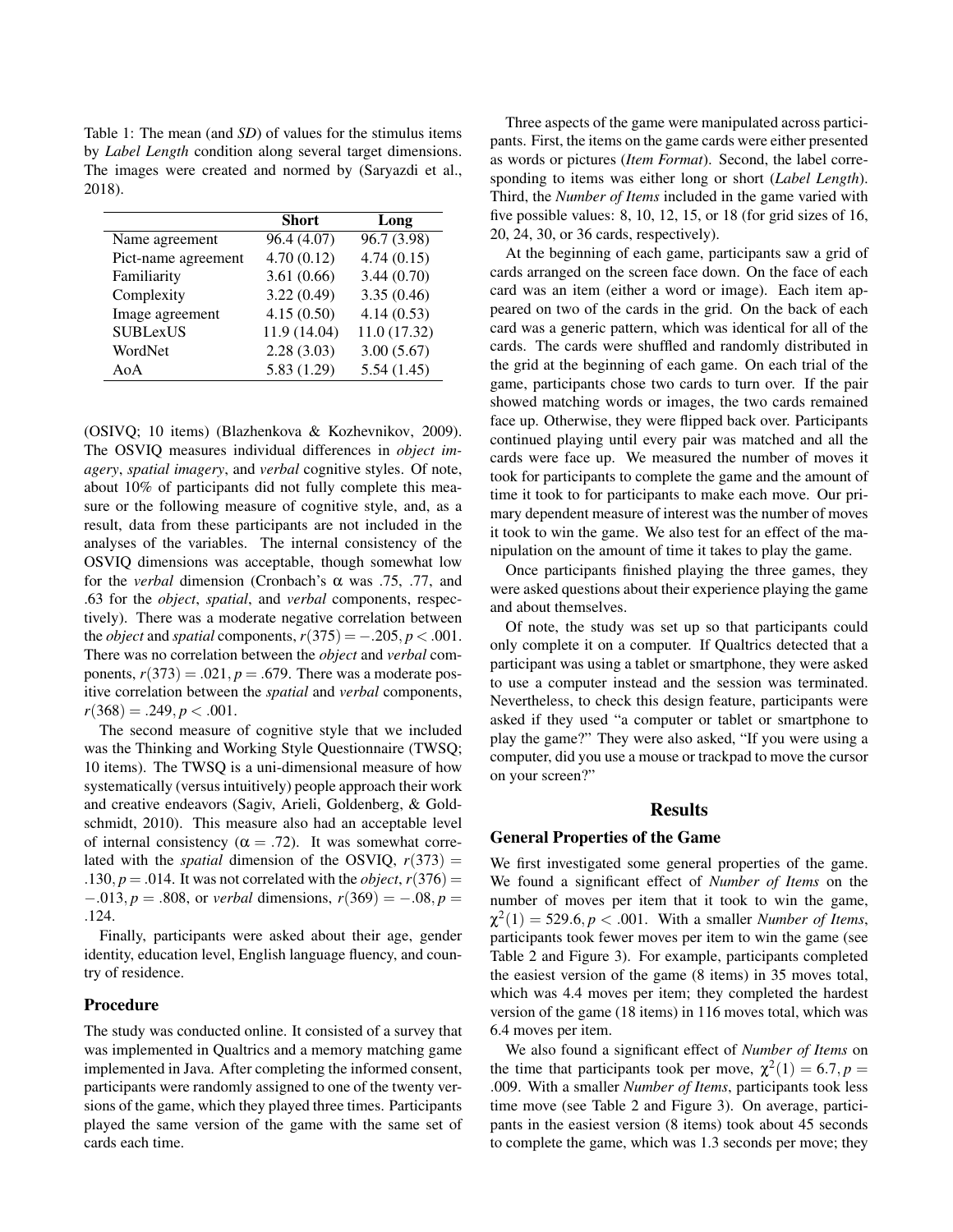

Figure 3: The number of moves (per item) and time (per item) to win the game as a function of the *Number of Items* in the game. Error bars are 95% Confidence Intervals.

Table 2: Means (and standard deviations) for the number of moves, the number of moves per item, the amount of time in seconds, and the amount of time in seconds per move that it took for participants to win the game, depending on the *Number of Items* included in the game.

| <b>Items</b> | <b>Moves</b> | <b>Moves/Item</b> | Time    | <b>Time/Move</b> |
|--------------|--------------|-------------------|---------|------------------|
| 8            | 35.1(8.0)    | 4.4(0.7)          | 45(19)  | 1.29(0.46)       |
| 10           | 49.8 (14.5)  | 5.0(1.0)          | 66(23)  | 1.34(0.41)       |
| 12           | 63.2(17.9)   | 5.2(1.1)          | 86 (36) | 1.38(0.48)       |
| 15           | 84.7 (23.9)  | 5.6(1.3)          | 126(62) | 1.52(.64)        |
| 18           | 116.0(37.8)  | 6.4(1.7)          | 164(77) | 1.43(.52)        |

completed the hardest version of the game (18 items) in two minutes and 44 seconds, which was 1.4 seconds per move.

We investigated the reliability of the task by testing whether the number of moves that it took a participant to win their first game was correlated with the number of moves it took to win their second. We did this separately for each level of *Number of Items* and found that, *r* = .41,.35,.61,.50, and .51, for versions of the game that included, 8, 10, 12, 15, and 18 items, respectively (*p*s < .001). Of note, the correlation between the second and third games (and first and third games) was similar (*r*s range from .26 to .62). These results suggest that the game reliably measures a relatively stable construct.

Not surprisingly, it took participants more moves to win the game every time they played,  $\beta = .23$ ,  $SE = .02$ ,  $p < .001$ . This is likely the result of proactive interference (Lustig, May, & Hasher, 2001) and suggests that researchers may want to limit the number of times that participants play the game with a given set of items. It may also be worthwhile to test the possibility of having participants play multiple versions of the game with different sets of items.

Finally, participants seemed to enjoy playing the game. Most (87%) reported that it was somewhat, but not especially, challenging ( $\leq$  3 on a 5-point scale), and most participants

Table 3: Results of linear mixed effects model predicting the number of moves it takes to complete the memory matching game as a function of *Label Length*, *Item Format*, and *Number of Items*. Asterisks indicate statistical significance at the  $**p* < .05, ***p* < .01, and ****p* < .001 levels.$ 

|                        | Estimate $(SE)$ | t-value     |
|------------------------|-----------------|-------------|
| Intercept              | $-2.40(0.15)$   | $-16.42***$ |
| Label Length: Short    | $-0.30$ $(.17)$ | $-1.80$     |
| Item Format: Words     | $-0.31(0.17)$   | $-1.86$     |
| Number of Items        | 0.18(0.01)      | $16.16***$  |
| Length: Short * Number | 0.03(0.01)      | $2.30*$     |
| Format: Words * Number | 0.04(0.01)      | $3.16**$    |

(87%) reported having played the game before.

## Picture Superiority and Word Length

We used mixed effect linear regression models to test our primary hypotheses (Kuznetsova, Brockhoff, Christensen, et al., 2017). As predictors, we included *Item Format* (pictures or words), *Label Length* (short or long), and *Number of Items* (as a continuous variable) as fixed effects. Participants were treated as random, repeated measures, effects. The results of the model are shown in Table 3 and visualized in Figures 4 and 5.

Our first prediction was that we would find a picture superiority effect (Paivio & Csapo, 1973). That is, we expected participants to complete the game in fewer moves when they were playing with pictures, rather than words. Although we did not find the predicted main effect of *Item Format*, we did find an interaction between *Item Format* and the *Number of Items* that supports our hypothesis. As the *Number of Items* increased, participants took fewer moves to play the game with pictures than words (see Figure 4). Posthoc testing revealed that participants were faster to play the game with pictures, as long as it included 15 or 18 items,  $\beta = 0.41, SE = .12, p = .001$ . There was no effect of *Item Format* on the game when it was played with less than 15 items (8, 10, or 12),  $\beta = 0.04$ ,  $SE = .11$ ,  $p = .689$ . This finding supports our general prediction that the game would be easier to play with pictures than words, and it suggests that games with smaller numbers of items may be too simple to test certain hypotheses about the representations and processes involved in the game.

Our second prediction was that we would find a word length effect (Baddeley et al., 1975). Using the framework of Dual Coding Theory (Paivio, 1991), we expected participants to store and use verbal codes of the items to play the game, even when the cards showed pictures. In turn, we expected people to be better able to rehearse and recall the locations of items with shorter labels (Baddeley, 2012). The results of the model did not support this prediction. We found no main effect of *Item Format*, and, although we did find an interaction between *Item Format* and the *Number of Cards*, it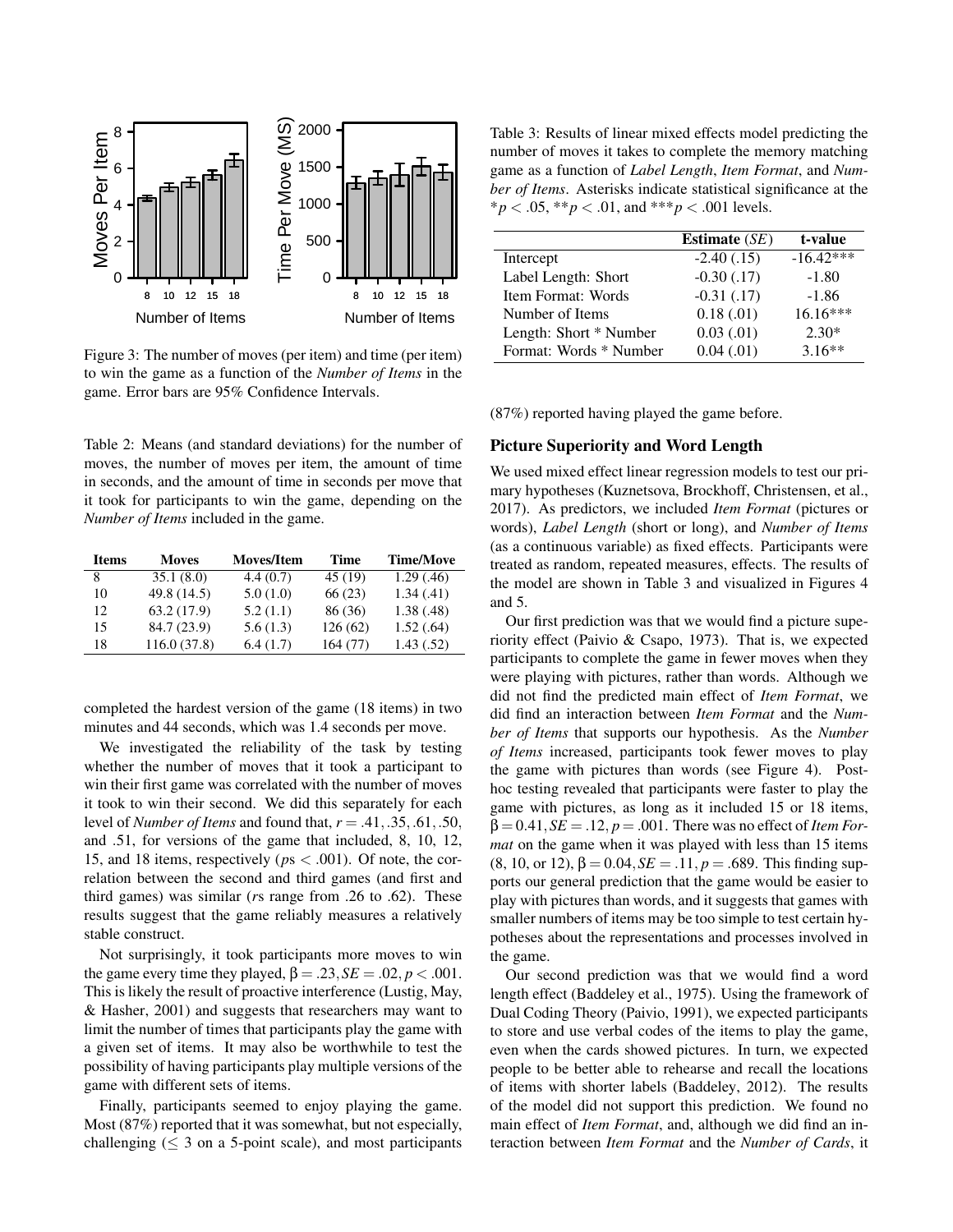



Figure 4: The average number of moves to win the memory matching game as a function of the *Number of Items* in the game and *Item Format* (images vs. words). Error bars reflect standard error.

was inconsistent with our hypothesis. It revealed that, as the *Number of Items* increased, people took *fewer* moves to play the game with items that had long, rather than short, labels (see Figure 5).

We conducted two additional exploratory analyses to further investigate the influence of *Label Length*. First, we tested whether *Label Length* only affected performance on the game when the game was played with words. We did this by adding an interaction term to the model, between *Label Length* and *Item Format*, and found that it was not statistically significant,  $\chi^2(1) = 1.77, p = .183$ . We also tested for a 3-way interaction between *Label Length*, *Item Format*, and the *Number of Items* to see if this relationship varied depending on the number of cards in the game. This analysis was not statistically significant,  $\chi^2(1) = 2.99, p = .084$ . These findings suggest that participants likely rely on strategies other then memory rehearsal to remember the locations of the items.

## Effects by Sample

Before moving on to test for an influence of cognitive style, we looked at whether participants' geographic location moderated any of the effects of the manipulated variables. For these analyses we grouped the college students with the participants who were recruited from Prolific and lived in the US  $(n = 222)$ , comparing their performance to participants who were recruited from Prolific and lived outside of the US  $(n = 194)$ .

Using a series of linear mixed effects models, we found no differences in the average number of moves it took for

Figure 5: The average number of moves to win the memory matching game as a function of the *Number of Items* in the game and *Label Length* (short vs. long). Error bars reflect standard error.

participants in these groups to complete the game,  $\chi^2(1)$  = 0.95,  $p = 0.330$ . We also found no differences in how the manipulated variables affected participants in these two groups: *Number of Items,*  $\chi^2(1) = 2.09, p = .149$ ; *Label Length*,  $\chi^2(1) = 0.87, p = .351;$  *Item Format*,  $\chi^2(1) = 1.69, p = .193.$ In sum, the different groups performed similarly on the game.

# Cognitive Style

We included two measures of cognitive style in the study. One was the OSVIQ, which assess individual differences in *object imagery*, *spatial imagery*, and *verbal* cognitive styles (Blazhenkova & Kozhevnikov, 2009). We expected that the *object imagery* dimension of the OSVIQ would interact with *Item Format*, but the analysis revealed neither a interaction with *Item Format*,  $\chi^2(1) = 0.40, p = .533$ , nor a main effect of *object imagery*,  $\chi^2(1) = 2.43$ ,  $p = .119$ . For *spatial imagery*, we expected to find a main effect, but the analysis did not support this prediction,  $\chi^2(1) = 1.91, p = .167$ . Finally, we expected an interaction between the *verbal* component and *Item Format*, but again the analysis failed to support our prediction,  $\chi^2(1) = 0.26, p = .609$ . In this case, however, we did find a main effect of *verbal* cognitive style,  $\chi^2(1) = 14.19, p < .001$ . More *verbal* participants tended to require more moves to complete the game,  $β = .20, SE =$  $.07, p = .007.$ 

The second measure of cognitive style that we included was the Thinking and Working Style Questionnaire (Sagiv et al., 2010), which measures the degree to which people approach problems systematically, as opposed to intuitively.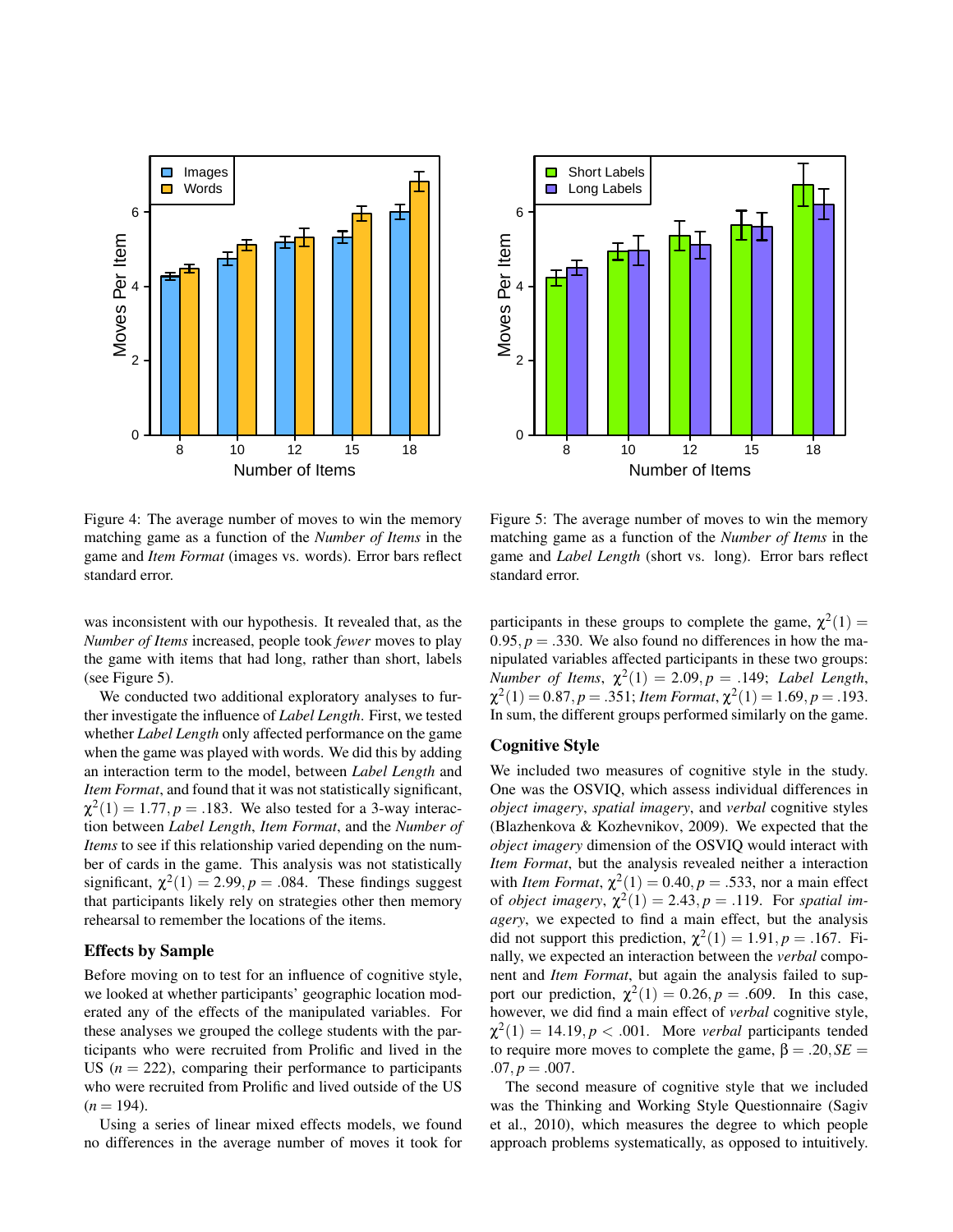We expected that more systematic participants would perform better on the game, but we found no effect of this variable,  $\chi^2(1) = 1.56, p = .212.$ 

## Other Individual Differences

Finally, we conducted exploratory tests of other individual difference and background variables, including age, gender, education, previous experience with the game, and whether participants used a mouse or trackpad to play. The only one of these variables that significantly improved the model was gender,  $\chi^2(1) = 6.83, p = .009$ . Women took fewer moves to complete the game than men,  $β = -0.12, SE = .05, p = .010$ .

#### **Discussion**

Games have been central to the study of cognitive science since its inception (Gray, 2017). The goal of the current study was to explore the suitability of a simple memory matching game for empirical research on mental representation and working memory. We were drawn to the idea of using the game as an experimental task for a variety of reasons. Some were practical. For example, the game is easy to set up and run, and it is also simple and engaging to play. In addition, the game seems to both require and reward cognitive effort. When players are able to remember the items and their locations, they can win the game in fewer moves and less time. This means that the game has a built-in attentional check and performance incentive and distinguishes it from many classic tasks in behavioral research (e.g., recognition and recall tasks, memory span tasks, ratings tasks) (Buhrmester, Talaifar, & Gosling, 2018).

To investigate the task, we sought to conceptually replicate two classic findings from the cognitive scientific literature. First, we predicted and found a picture superiority effect. Participants completed the game faster when playing with pictures than words, as long as the game was sufficiently challenging (at least 15 items). Second, we predicted that we would find a word length effect, such that participants would be able to complete the game faster with items that had short, rather than long, labels. We did not find a word length effect.

We also investigated the relationship between the game and two measures of cognitive style. We found that more *verbal* participants, as measured by the OSVIQ, took more moves to win the game. We did not find effects of *object imagery* or *spatial imagery* on performance (as main effects or interaction effects), nor did we find an effect of a systematic working style, as measured by the Thinking and Working Style Questionnaire. More work is clearly need to understand how participants strategic decisions and cognitive tendencies influence how they play the game.

These findings provide mixed support for an account of the game grounded in Dual Coding Theory (Paivio, 1991). On the one hand, finding a picture superiority effect may indicate that two representational systems are at play—one that relies on imagery and one that relies on symbols. On this account, participants encoded both the pictures and words using a symbolic code; they additionally encoded an image when playing with pictures; and, as a result, performed better at the game when playing with pictures. However, not finding a word length effect raises questions about the degree to which playing the game relies on memory rehearsal and the articulatory loop (Baddeley & Hitch, 1974).

On the whole though, we we think the current study represents a promising avenue for future research, and we are excited to explore other research questions with a memory matching game. For example, we are interested in studying how the familiarity of the items and their similarity to each other affect how people play the game. Would it have taken longer for people to complete the game if the items were novel or if they had all come from the same category? Memory matching games provide an ideal environment for exploring a wide range of questions about cognition.

## References

- Avons, S., Wright, K., & Pammer, K. (1994). The wordlength effect in probed and serial recall. *The Quarterly Journal of Experimental Psychology Section A*, *47*(1), 207– 231.
- Baddeley, A. D. (2012). Working memory: theories, models, and controversies. *Annual review of psychology*, *63*, 1–29.
- Baddeley, A. D., & Hitch, G. (1974). Working memory. In *Psychology of learning and motivation* (Vol. 8, pp. 47–89). Elsevier.
- Baddeley, A. D., Thomson, N., & Buchanan, M. (1975). Word length and the structure of short-term memory. *Journal of verbal learning and verbal behavior*, *14*(6), 575– 589.
- Blazhenkova, O., & Kozhevnikov, M. (2009). The new object-spatial-verbal cognitive style model: Theory and measurement. *Applied Cognitive Psychology: The Official Journal of the Society for Applied Research in Memory and Cognition*, *23*(5), 638–663.
- Buhrmester, M. D., Talaifar, S., & Gosling, S. D. (2018). An evaluation of amazon's mechanical turk, its rapid rise, and its effective use. *Perspectives on Psychological Science*, *13*(2), 149–154.
- Faul, F., Erdfelder, E., Buchner, A., & Lang, A.-G. (2009). Statistical power analyses using g\* power 3.1: Tests for correlation and regression analyses. *Behavior research methods*, *41*(4), 1149–1160.
- Gray, W. D. (2017). *Game-xp: Action games as experimental paradigms for cognitive science.* Wiley Online Library.
- Hockley, W. E. (2008). The picture superiority effect in associative recognition. *Memory & cognition*, *36*(7), 1351– 1359.
- Kuznetsova, A., Brockhoff, P. B., Christensen, R. H., et al. (2017). lmertest package: tests in linear mixed effects models. *Journal of statistical software*, *82*(13), 1–26.
- Lustig, C., May, C. P., & Hasher, L. (2001). Working memory span and the role of proactive interference. *Journal of Experimental Psychology: General*, *130*(2), 199.